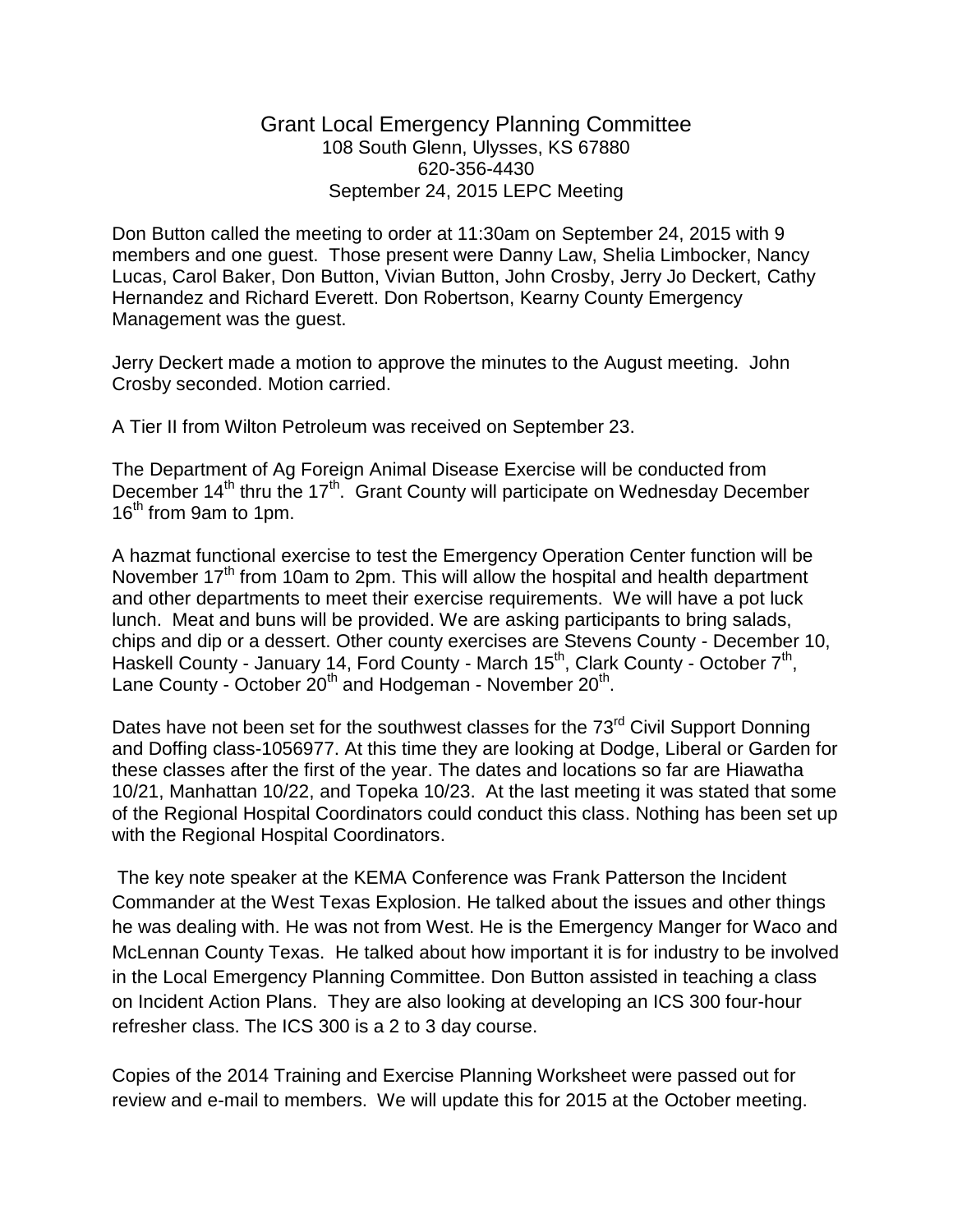Kansas Division of Emergency Management has developed a Capabilities Assessment on line tool to assess the needs of the counties. Don would like to start working on this in January. The Safety Group that meets in Garden City will be holding training on the Form A on November 18<sup>th</sup>.

Shelia Limbocker with the American Red Cross said they are in need of volunteers in the southwest counties. She has 22 counties from Ness County to the Colorado Line and from Clark to the Colorado line. Red Cross is simplifying their paperwork. They will be at the Safety Fest in October.

Cathy Hernandez stated the Five State Regional Meeting in Guymon will be November  $3^{\text{rd}}$ .

Danny Law, Pioneer Electric Coop Inc., stated the Safety Fest will be October 3<sup>rd</sup>. He also stated they had given their safety presentation to American Implement and the City of Liberal and Seward County.

Jerry Jo Deckert stated they will conduct a Pre-hospital trauma life support Class (PHTLS) on September 26th and 27th at EMS. They will also be conducting an Emergency Pediatric Course on October 9<sup>th</sup> and 10<sup>th</sup>.

John Crosby stated the Fire Department will be busy in October with Tours from High School to the Pre-school. They also have 10 taking the Fire Fighter I class.

Nancy Lucas and Carol Baker talked about the Central Plains Expo on infection control held in Wichita. She said they still have to ask the Ebola questions it is not going away yet. The hospital has their due diligence completed and are still looking at October 1<sup>st</sup> for the transition with Centura Health.

Kansas Division of Emergency Management classes coming up are: Homeland security Exercise and Evaluation Program (KSEEP) will be in Wichita on October 14<sup>th</sup> and 15<sup>th</sup>. The Garden City class has been canceled. The G290 Basic PIO November on 10-11, 2015 and the G291 Joint Information System/Center Planning Course for Tribal, State and Local Public Information Officers on November 12 will be in Wamego. MGT 433 Isolation & quarantine for Rural Communities Training will be November 12, in Burlington. 0-305 All Hazards Incident Management Team Course –Command & General Staff will be November 2-6 in Salina (Don is Teaching). This class is mainly for the IMT Teams.

The Kansas Animal Preparedness Conference will be October 16 and 17 at the Drury Hotel in Wichita, Kansas. The cost is \$40.